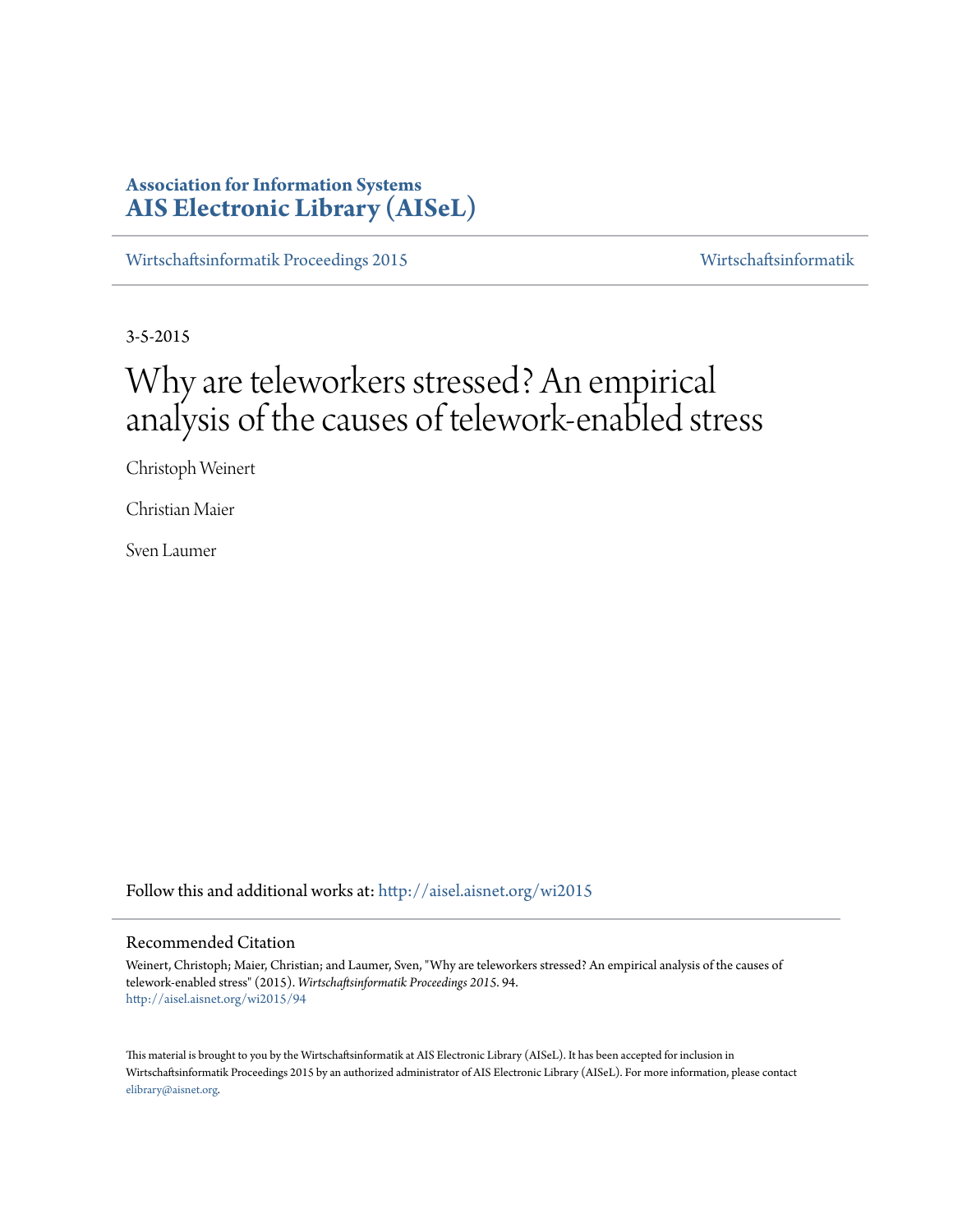# **Why are teleworkers stressed? An empirical analysis of the causes of telework-enabled stress**

Christoph Weinert, Christian Maier, and Sven Laumer

University of Bamberg, Bamberg, Germany {christop.weinert,christian.maier,sven.laumer}@uni-bamberg.de

**Abstract***.* Despite the wide dissemination and acceptance of teleworking, there are negative effects for employees. Literature shows that these negative effects of telework lead to undesired outcomes for teleworkers such as teleworkexhaustion. The present research, however, goes one step further by identifying three significant telework-characteristics and hypothesising the relationship between telework-characteristics and telework-enabled stressors. By doing so, one can understand the reason why telework-enabled stressors are perceived and identify the source of these stressors, which can then be counteracted to maintain the advantages of teleworking. Therefore, this research investigates the influence of the following telework-characteristics - information undersupply, autonomy, and isolation - on telework-enabled stressors and accordingly on telework-exhaustion and on the intention to continue teleworking*.* Results of an analysis on 310 teleworkers show that telework-characteristics influence telework-enabled stressors and accordingly increase the extent of teleworkexhaustion and decrease the intention to continue teleworking.

**Keywords:** telework characteristics, isolation, information undersupply, autonomy, telework-exhaustion, intention to continue telework

## **1 Introduction**

Organisations are increasing their numbers in regards to employed teleworkers. This type of work arrangement reflects that employees use technology to work from home and away from the main workplace for a portion of their working hours [1]. Teleworking has become a popular way to work; around twelve percent of all employees in the United States and the European Union are teleworkers [2]. The opportunity to work from home creates financial and productivity advantages for individuals as well as advantages in regards to work autonomy, mobility, and job satisfaction [3]. Nonetheless, teleworking also has negative effects on employees. One possible harmful effect of telework is stress [4].The antecedents and consequences of stress have been examined in different working environments such as in traditional offices and virtual teams [5, 6]. Teleworkers are exposed to different environmental characteristics than workers are in the common working place, because they work from home through technology, such that the source of stress might differ. For example, characteristics of

12<sup>th</sup> International Conference on Wirtschaftsinformatik,

March 4-6 2015, Osnabrück, Germany

Weinert, C.; Maier, C.; Laumer, S. (2015): Why are teleworkers stressed? An empirical analysis of the causes of telework-enabled stress, in: Thomas. O.; Teuteberg, F. (Hrsg.): Proceedings der 12. Internationalen Tagung Wirtschaftsinformatik (WI 2015), Osnabrück, S. 1407-1421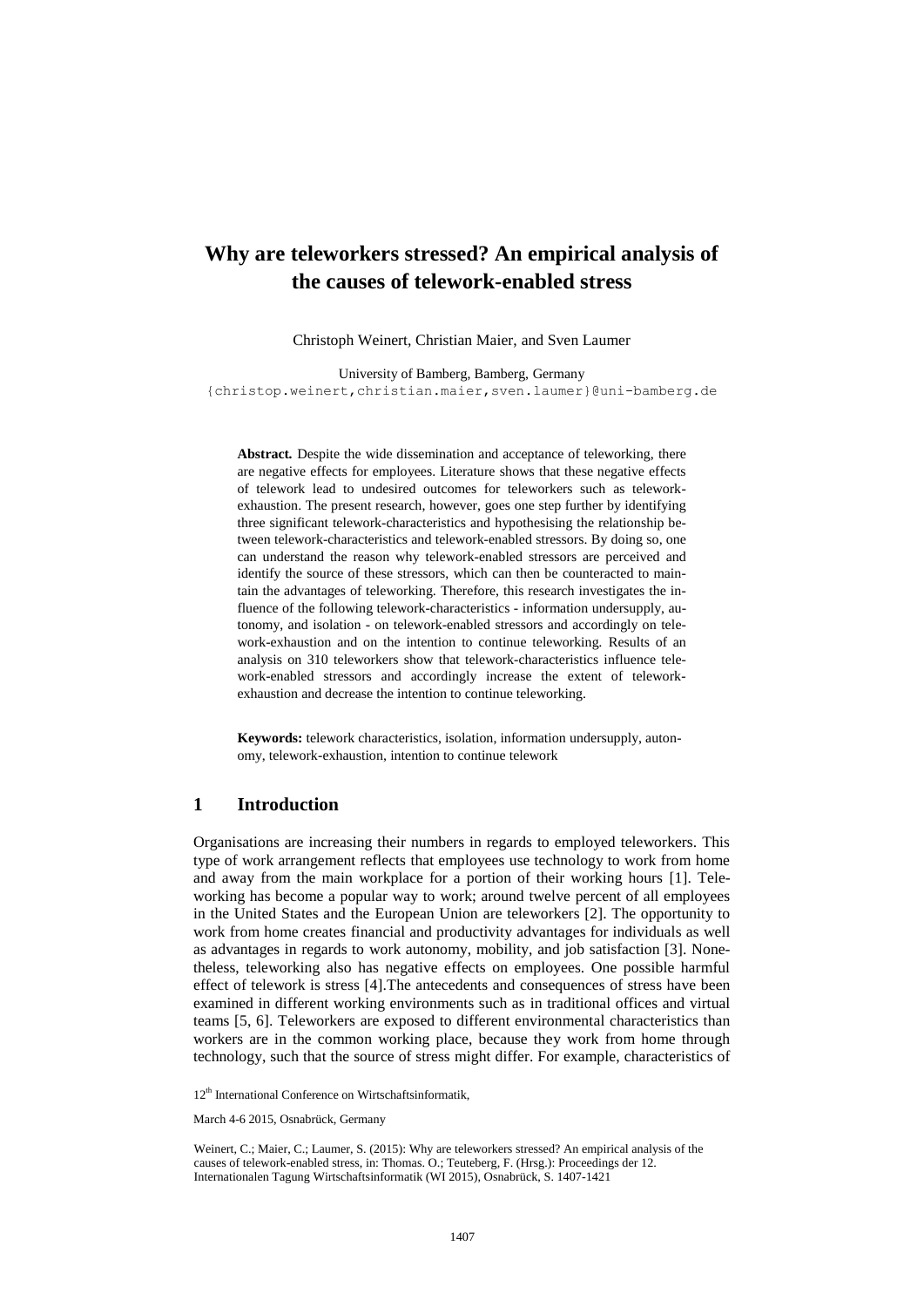teleworking might lead to undesired outcomes and cause difficulties, because teleworkers are then less productive and less satisfied.

In order to provide the fundamentals to mitigating the negative consequences of telework in terms of telework-enabled stress, the present research aims to identify the characteristics of telework that induce stress among teleworkers. Hence, the present research intends to investigate the influence of specific telework-characteristics on telework-enabled stressors and the subsequent effect on telework-exhaustion and intention to continue teleworking. Therefore, the research question is:

*How do telework-characteristics influence telework-enabled stressors, teleworkexhaustion, and the intention to continue teleworking?*

To answer this research question, we build on a characteristic-stressor-strain framework, we consider three major telework-characteristics (information undersupply, isolation, and autonomy) and we hypothesise an effect on telework-enabled stressors (work overload and work-home conflict) and strains (telework-exhaustion and intention to continue teleworking). The remainder of the article is as follows. While explaining the theoretical background, we first develop the hypotheses. We then describe the methodology of the article and subsequently we present the research results. Eventually, we demonstrate the contribution of this article and consider implications as well as the future research.

## **2 Theoretical Background and Hypotheses Development**

#### **2.1 Characteristic-Stressor-Strain Framework**

Person-environment fit theory [7] posits that there is a balance between individuals and their environment. People and their environment are in balance when the values and the abilities of these people meet the supplies and demands of the environment. Otherwise, the equilibrium is disrupted, which causes stress [8]. This phenomenon is conceptualised by a characteristic-stressor-strain framework [9] (see [Fig. 1\)](#page-3-0). *Characteristics* are situational factors, which act independently as a source of stress. Situations are not in themselves stressful, but characteristics, which can be context-, taskand role-related might create the perceived stimulus factor [10]. Characteristics lead to *stressors* which are stimuli encountered by the individual [8, 11]. Due to the occurrence of situational characteristics, stressors might be capable of producing strain, which is the reaction towards the stressor [11]. *Strain* can psychologically be defined as an emotional reaction to the encountered stimuli such as exhaustion [8] and behaviourally be considered as the negative behavioural reaction towards the stressor such as turnover intention [12].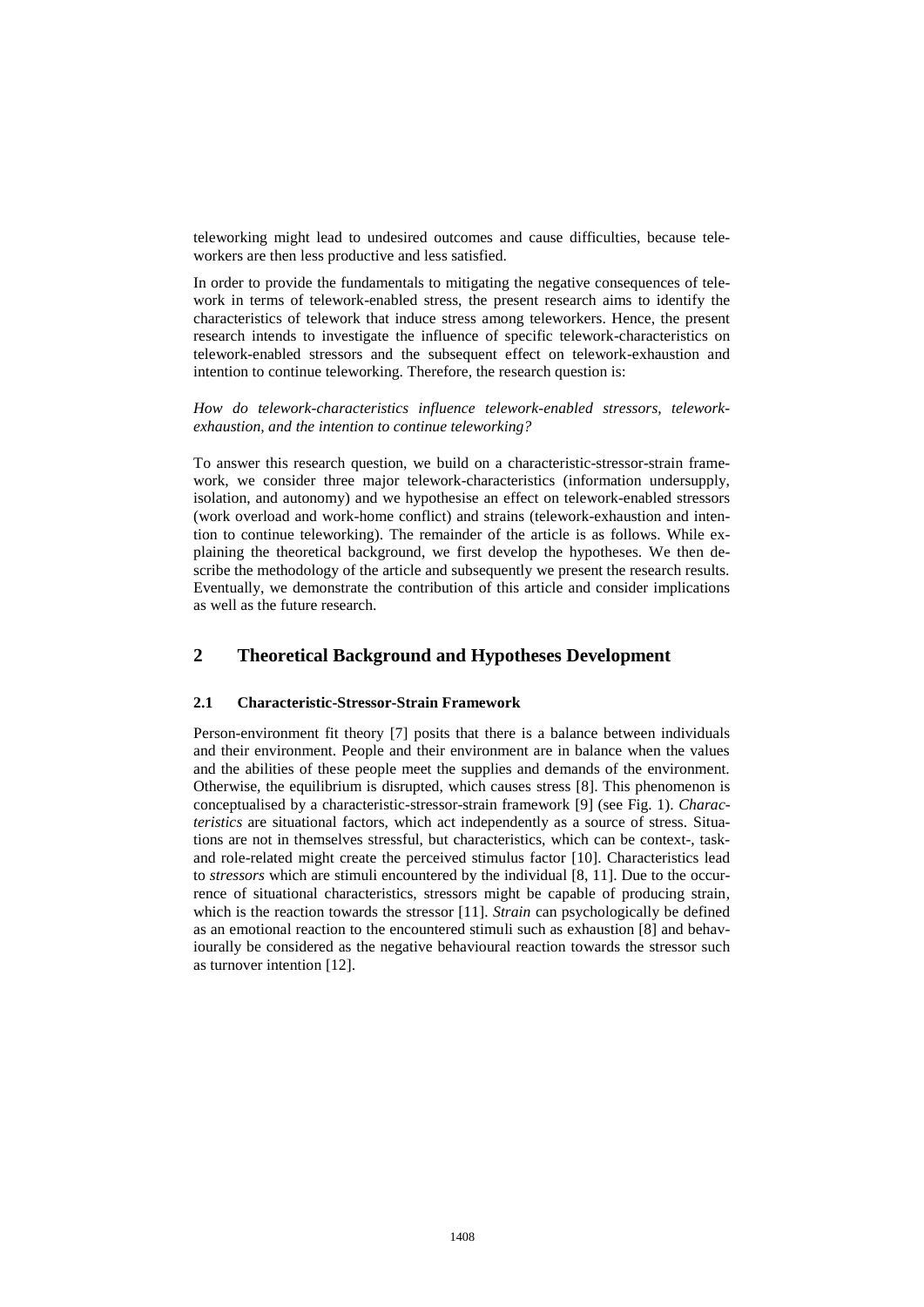

**Fig. 1.** Characteristics, stressors, strain relationship

#### <span id="page-3-0"></span>**2.2 Hypotheses Development**

Several investigations show that telework-enabled stressors increase exhaustion and turnover intention [6, 13, 14]. However, less is known about the source of stressors in the teleworking context in terms of telework-characteristics. According to Parasuraman and Alutto [10], context-, task-, and role-related characteristics are responsible for perceiving stimuli. Because teleworkers work in a different environment than traditional office workers, we assume that this unique group of ICT-driven personnel is exposed to different characteristics than those who work in traditional offices. We call these telework-characteristics. The influence of these telework-characteristics on telework-enabled stressors is hypothesised in the following as well as its influence on telework-exhaustion and the intention to continue teleworking.

**The Influence of Telework-exhaustion on Intention to Continue Teleworking.** Central aspects in telework literature include exhaustion and turnover intention [6, 13–15]. Exhaustion is linked to turnover intention [16]. Golden [15] shows that work exhaustion significantly influences turnover intentions in the teleworking context. Teleworkers try to overcome the feelings of fatigue, tiredness, or being stressed out caused from teleworking and accordingly develop intentions to stop teleworking. Therefore, we assume:

> *H1: Telework-exhaustion negatively influences the intention to continue teleworking among teleworkers.*

**Telework-enabled Stressors and its Consequences.** Work stress literature reveals that, among others, work overload, work-home conflict and role ambiguity lead to work exhaustion [16, 17]. By looking into telework literature we identify several articles, which discuss these stressors in the telework context, as well [6, 18]. Based on this, we focus on them in the telework context and hypothesise their impact on telework-exhaustion and the intention to continue teleworking.

Work overload, which is defined as the perception that the amount of work exceeds an individual's capability [5, 16] is a known contributing factor to work exhaustion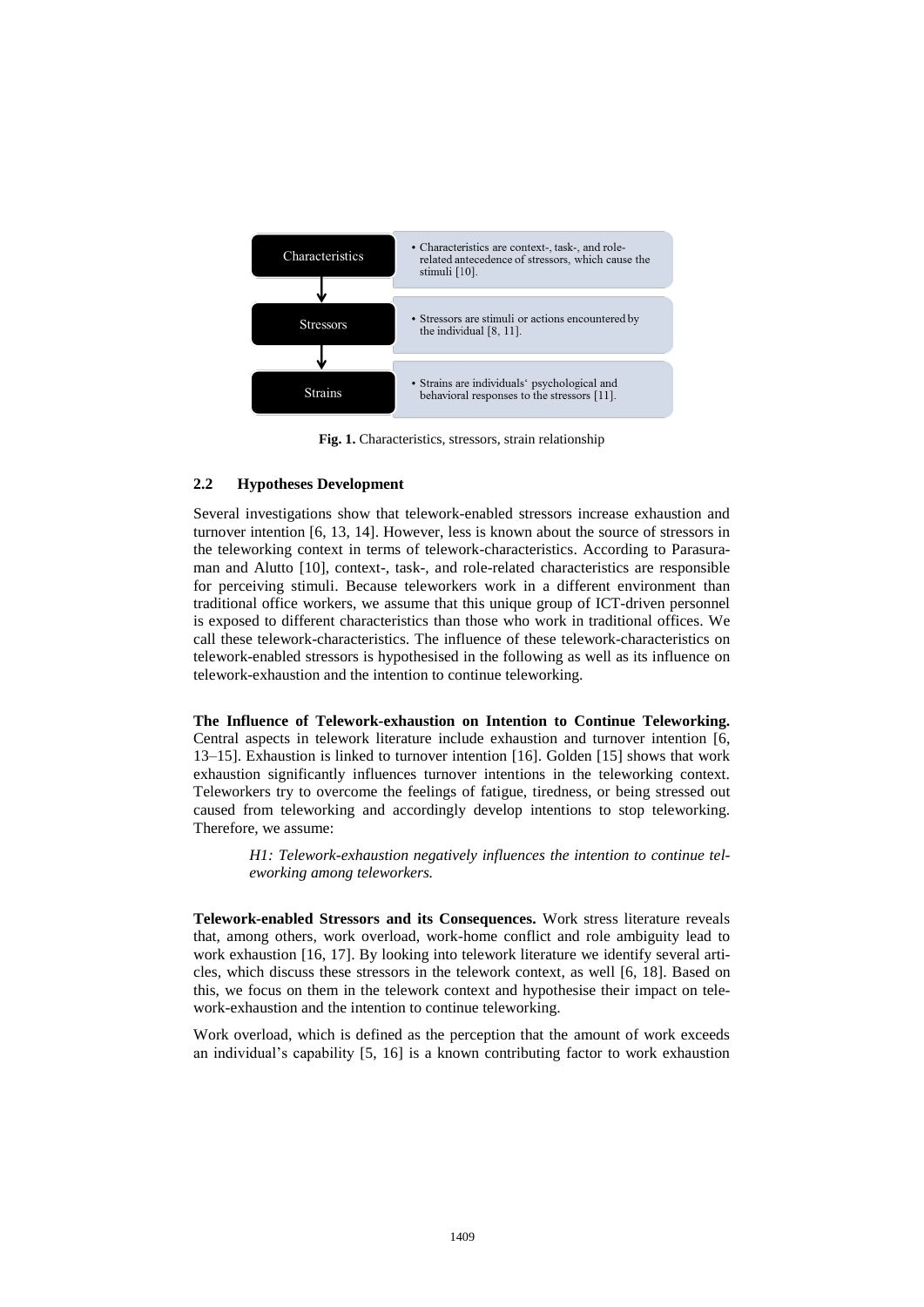and turnover intention [16]. We acknowledge that turnover intention, in general, is an intention to stop doing something, which is why we substitute the phrase turnover intention in the telework context with a lowered intention to continue teleworking. Work overload is also considered as a stressor within the telework context [18]. The overburden of work might increase an individual's exhaustion and subsequently this negative perception might influence an individual to stop teleworking. Hence, we assume that:

> *H2: Work overload (a) positively influences telework-exhaustion and (b) negatively influences the intention to continue teleworking among teleworkers.*

In addition, work-home conflict is discussed in the telework literature and due to the blurring of boundaries between work and home it is considered as a negative consequence of teleworking  $[19-21]$ . It is also a stimulus as well as an antecedent of exhaustion [14]. Teleworkers work from home while occupying a private space, which can lead to tension between work and family. This might lead to exhaustion and subsequently might influence an individual to stop teleworking. Therefore, we assume that:

> *H3: Work–home conflict (a) positively influences telework-exhaustion and (b) negatively influences the intention to continue teleworking among teleworkers.*

In the context of teleworking, role ambiguity is understood as the degree to which an employee lacks clear information regarding one's role [22]. Because teleworkers work from home, they are uncertain what to focus on – their responsibilities as a family member or their responsibilities as an employee. This high amount of role ambiguity causes an additional mental and emotional feeling which increases exhaustion [6]. Due to the negative perception of role ambiguity, people might aim to avoid teleworking and go back to the traditional work place. Hence, we assume that:

*H4: Role ambiguity (a) positively influences telework-exhaustion and (b) negatively influences the intention to continue teleworking among teleworkers.*

**Telework-Characteristics: Antecedents of Telework-enabled Stressors.** The telework environment differs from the environment in the traditional offices. The communication and information exchange is different, which is considered to be a key challenge in the telework domain [23]. Isolation is also seen throughout the literature as a key factor of distributed work and is the most cited negative characteristics of teleworking [13, 24, 25]. In addition, one of the most positive and favourable telework-characteristic might be the effect of perceived autonomy [21]. Because these are seen in prior literature as key characteristics of telework [13, 21, 23], we investigate the influence of information undersupply, isolation, and autonomy on stressors. Therefore, the influence of these telework-characteristics on work overload, workhome conflict, and role ambiguity is subsequently hypothesised.

*Autonomy due to Teleworking.* Teleworking enhances the perceived autonomy by providing people with a choice regarding location and scheduling [6, 21, 26]. Spector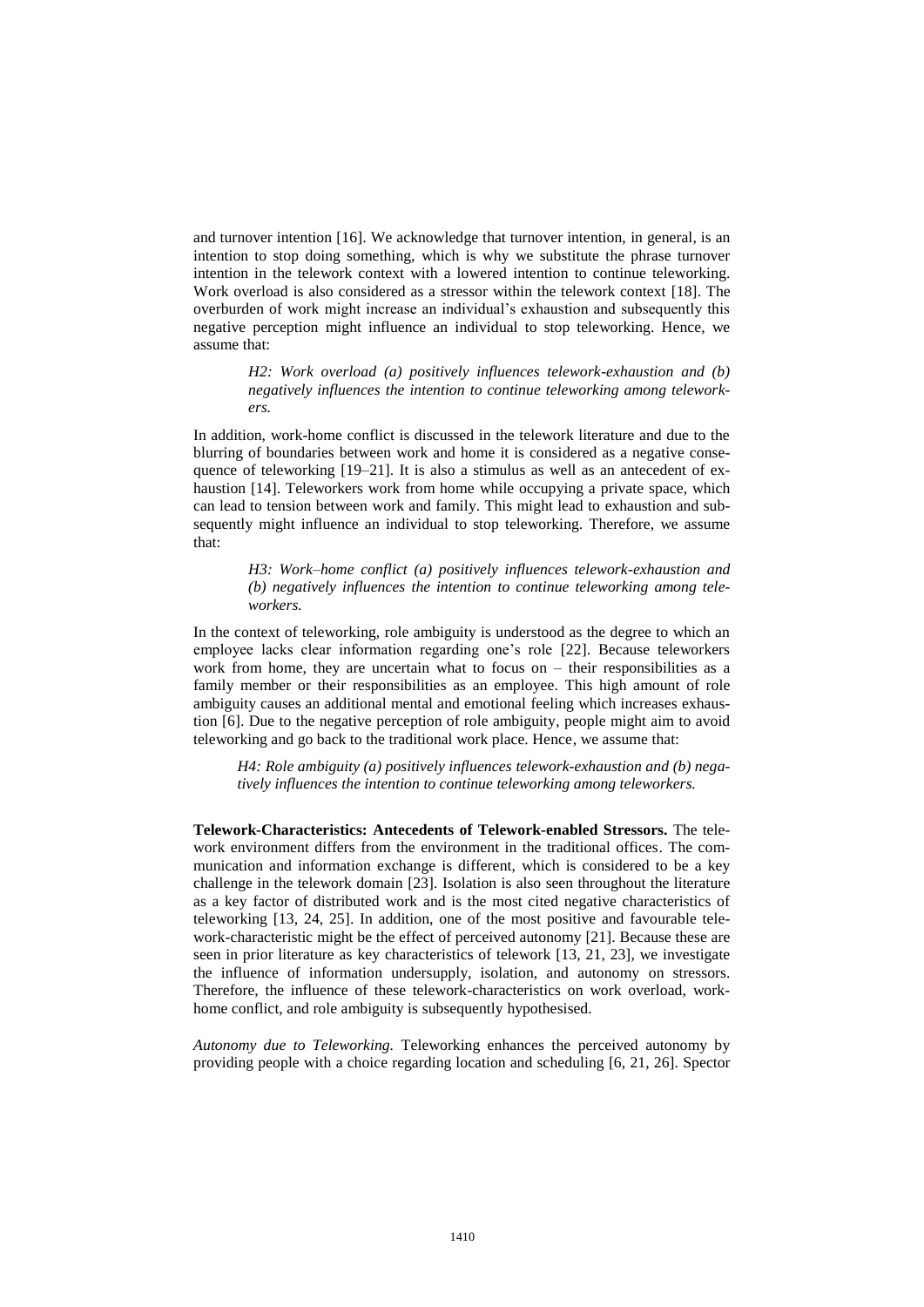[27] defines autonomy as the extent to which individuals can "*structure and control how and when they do their particular job tasks*" [p. 1006]. Several studies state that autonomy increases because teleworkers have higher degrees of freedom in how to structure their work [21].

Literature focusing on work exhaustion states that job autonomy influences work overload [16, 17]. Autonomy allows teleworkers the flexibility of rescheduling their work to do other aspects of their lives as needed, which alleviates the negative implication of high workload. Teleworkers are able to conduct work tasks better because they can work along the lines of their own preferences. They are more involved and dedicated to their job because of a greater autonomy [6], which might reduce the high workload. Overall, the autonomy due to teleworking equips teleworkers with a higher amount of independency. Choices regarding scheduling and location of work enables the teleworker to handle the work overload to a better extent. Hence, we hypothesise that:

> *H5a: The higher the autonomy due to teleworking is, the lower the work overload among teleworkers is perceived.*

The disposal of freedom, independence and discretion in scheduling the work negatively influences the work-home conflict [17]. One reason for work-home conflict is the work time and schedule conflict. The time conflict between work and home is caused by time pressure at work and therefore, in the work role, which makes it difficult to meet the obligations of the home and family role [21, 28]. The freedom in scheduling the work may influence this conflict by working when the obligations in the family role are low. For example, teleworkers can fulfil their duties at home during the afternoon when the children are at home and work in the night when the children are in bed, such that we assume:

> *H5b: The higher the autonomy due to teleworking is, the lower the workhome conflict among teleworkers is perceived.*

The already discussed autonomy and flexibility of telework also helps to cope with the ambiguity surrounding employees' role, which might lead to less ambiguity than they would perceive without this autonomy [29], hence, the more autonomous the role is, the less the individuals perceive ambiguity in the different facets between these roles [30]. The autonomy due to teleworking enables teleworkers to cope with the ambiguity surrounding different roles, which might negatively influence their role ambiguity. Therefore, we assume that:

> *H5c: The higher the autonomy due to teleworking is, the lower the role ambiguity among teleworkers is perceived.*

*Information Undersupply due to Teleworking.* Information undersupply reflects "*the perception that less than the desired amount of job-related information is being received*" [31, p. 1980]. Communication and thus information are commonly considered as a key challenge in the telework domain [23]. Working in traditional office structures makes it easy to develop and maintain strong, positive, and deep ties between employees and co-workers. The disruption of these ties due to teleworking makes it more difficult to transmit information [32]. Furthermore, the spatial distance to col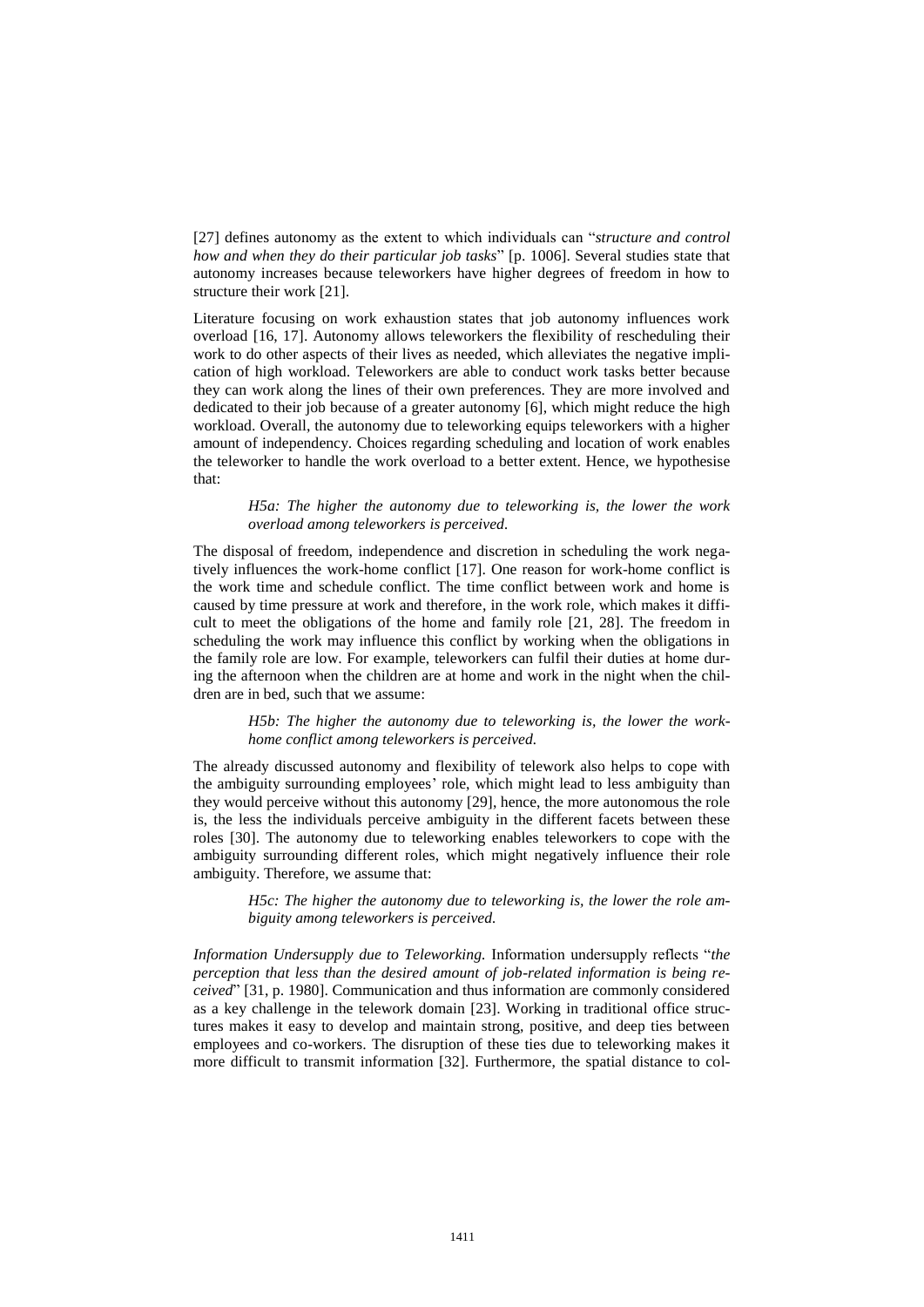leagues at work might be translated into psychological distance, which might lead to an "*out of sight, out of mind*" attitude and influences the information transaction negatively [33].

Difficulties with the transmission of information and an out of mind attitude [32, 33] lead to the fact that teleworkers receive a less than desired amount of information. Office gossip and work-related spontaneous discussions are information, which are difficult to transmit through telecommunication [34, 35]. Teleworkers also miss spontaneous and informal learning, which cannot be scheduled. Skills and abilities are incidentally learned at the workplace by informal and spontaneous communication, most of the time by face-to-face communication, and by observing co-workers [36]. Consequently, teleworkers who work technology-mediated from home do not experience this informal information and the implicit learning opportunities [25] such that they have to put more effort into their work. Hence, we assume that:

> *H6a: The higher the information undersupply due to teleworking is, the higher the work overload among teleworkers is perceived.*

The dangers of getting too little information also leads to dissatisfaction and perceptions of decreased effectiveness [31]. As a result, teleworkers may want to prove themselves, which results in longer working hours [37] such that more time is spent for work and less for family. Consequently, work-home conflict is caused by the amount and frequency of overtime induced by the information undersupply [28, 38]. Hence, we assume that:

> *H6b: The higher the information undersupply due to teleworking is, the higher the work-home conflict among teleworkers is perceived.*

Information undersupply also increases role ambiguity among teleworkers [6]. Role ambiguity refers to a lack of clear information regarding the expectations and the defined situational roles [22, 39]. Because teleworkers do not receive the desired amount of information from their co-workers, they do not exactly know what is expected of them. The lack of information leads to an undefined role. Therefore, we hypotheses that:

*H6c: The higher the information undersupply due to teleworking is, the higher the role ambiguity among teleworkers is perceived.* 

*Isolation due to Teleworking.* One of the most cited negative characteristics of teleworking is isolation (e.g., [13, 20, 24]). It is experienced by teleworkers, because they not part of the physical human network in the traditional office [40]. Isolation is defined as *"the feeling that one is cut off from others and it occurs when the desire for support, understanding, and other social and emotional aspects of interaction are not met" [13, p. 1412].*

Time pressure and tied deadlines are seen as a source of work overload [12]. To meet deadlines and work effectively under pressure people draw on social support from coworkers at the workplace, who give sympathy and understanding or help out with problems [41]. However, isolation due to teleworking cuts down the relationships with co-workers and friends and in turn prevents emotional support from fellow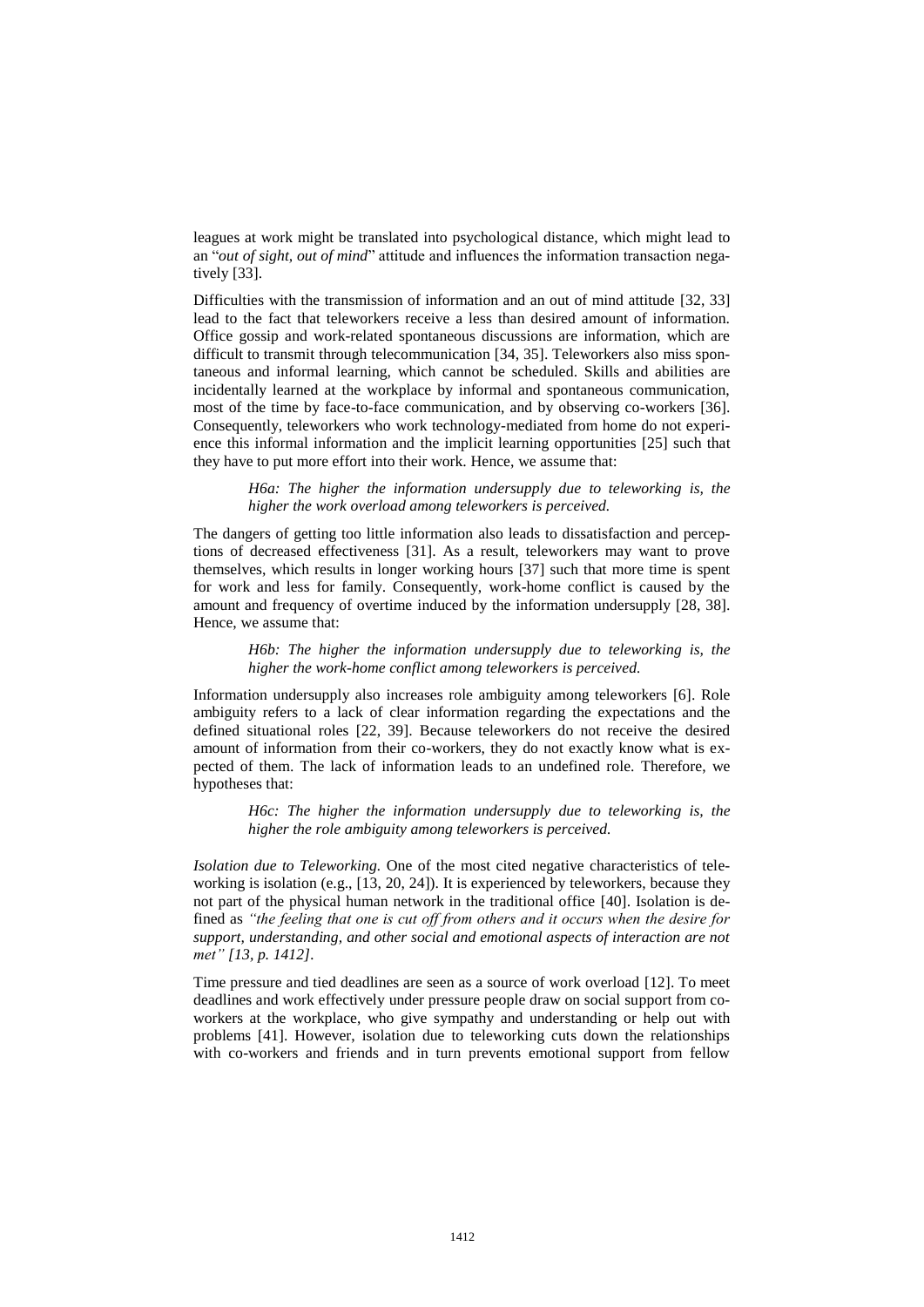workers to cope with the difficult situations [20]. Furthermore, teleworking negatively influences social support received from co-workers, help desk or friends at the workplace because of a bad relationship quality and the dependability on electronic communication [6]. Therefore, we hypothesise that:

> *H7a: The higher the isolation due to teleworking is, the higher the work overload among teleworkers is perceived.*

Isolation due to teleworking causes teleworkers to possibly be overlooked, forgotten, or rejected when rewards and promotions are meted out [40] and moreover, teleworkers might seem invisible or cut-off from their other office-workers [1, 6, 13]. These disregards and the feeling of being overlooked leads teleworkers to the situation that they may want to prove themselves, and hence, work longer hours [37], which blur the boundaries between the work and the home domain. Time spent on activities in the work role cannot be spent on activities within the family role [38]. Therefore, we hypothesise that:

> *H7b: The higher the isolation due to teleworking is, the higher the workhome conflict among teleworkers is perceived.*

Teleworking induced isolation leads to cut-offs from co-workers [13, 25], such that they have no defined role within their team. Teleworkers do not know what their responsibilities are as they are not part of the social network within the conventional work place [40].Teleworkers do not know whether they should try to solve the problem of isolation by seeking social support and understanding or rather focus solely on their work tasks. Hence, we assume that:

> *H7c: The higher the isolation due to teleworking is, the higher the role ambiguity among teleworkers is perceived.*

The overall research model summarising the developed hypotheses is illustrated in [Fig. 2](#page-10-0)*.* In the following section, the research methodology to validate the proposed model will be described.

## **3 Research Methodology: Design and Measurement**

In this section, we describe our research design and the data collection process to validate the research model. We focus on the study procedure and present the measurement model used.

In order to validate the research model, we captured data through an online survey. Our institute cooperates with a global career portal and conducts studies in order to capture the status quo of recruitment every year. As part of one of these studies, the hyperlink to the questionnaire was sent out to the members of the online career portal. By doing so, we were able to focus on participants who are presently employed. We based our research on the answers of 310 individuals, because this dataset does not contain missing values and includes only subjects who at least telework partially.

Because negative perceptions such as telework-exhaustion might cause skewed distributions [42]; and since partial leas square (PLS) does not require normally distributed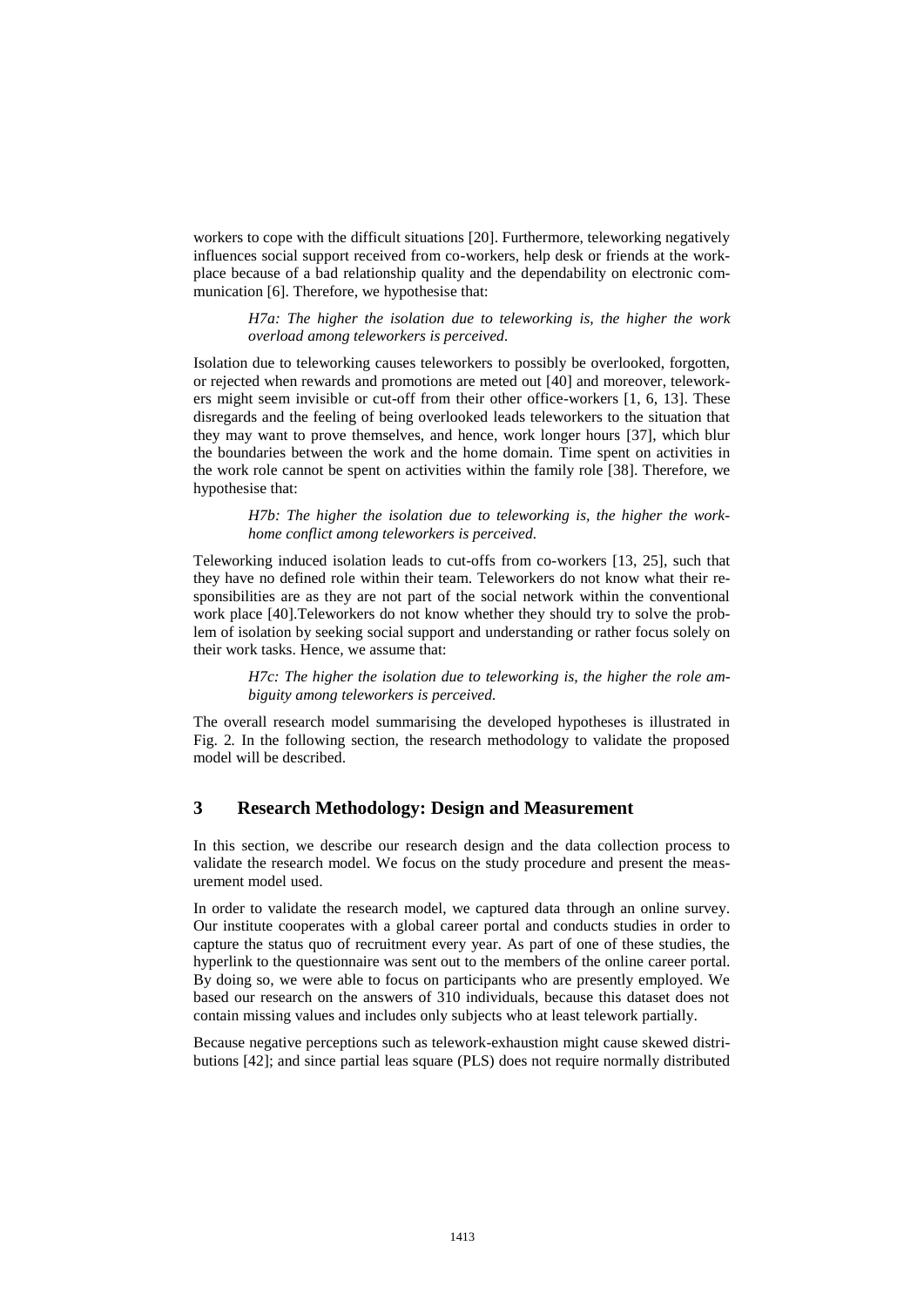data (compared to covariance-based structural equation modeling), we use SmartPLS 3.0 [43]. Additionally we utilize SPSS 22.0.

The demographic characteristics, the extent of their telework usage behaviour, and amount of colleagues who work at the office are represented in [Table 1.](#page-8-0) In order to measure the proposed variables we use validated constructs identified in the literature and adapt the questions to the teleworking context. The used measurement items, scales, and the origin of the constructs are displayed in [Table 2.](#page-9-0)

<span id="page-8-0"></span>

| <b>Telework usage</b> |         | Colleagues in the office |         | <b>Demographics</b> |        |       |  |  |
|-----------------------|---------|--------------------------|---------|---------------------|--------|-------|--|--|
| <b>Never</b>          | $0.0\%$ | <b>None</b>              | $0.0\%$ | Gender              | Female | 29.6% |  |  |
| <b>Rarely</b>         | 35.2%   | At least one             | 21.9%   |                     | Male   | 70.4% |  |  |
| <b>Sometimes</b>      | 27.4%   | Some                     | 31.6%   |                     | $19$   | 0.0%  |  |  |
| Most of the time      | 15.5%   | An extreme<br>amount     | 34.5%   |                     | 19-24  | 1.6%  |  |  |
| Very often            | 21.9%   | All                      | 11.9%   | Age                 | 25-34  | 22.1% |  |  |
|                       |         |                          |         |                     | 35-44  | 29.5% |  |  |
|                       |         |                          |         |                     | 45-54  | 34.9% |  |  |
|                       |         |                          |         |                     | >54    | 12.0% |  |  |

**Table 1.** Demographics and telework usage

## **4 Research Results**

#### **4.1 Common Method Bias**

As self-reported data might imply common method bias (CMB) [44] we perform a statistical procedure to reveal the extent of CMB. Therefore we enter a CMB factor in our PLS model [45], which includes every indicator of the origin model, and transfer the remaining factors in single-item constructs. By comparing the ratio of  $\mathbb{R}^2$  with this factor to  $\mathbb{R}^2$  without this factor, we got a ratio of 1:96. When we compare this with ratios reported in other prior research articles, we can state that we do not observe any sign of CMB influence [46]. In addition, the results of the Harman's single factor test [47] also show that one factor does not explain the majority of the variance in the model, which confirms that the CMB is of no great concern.

#### **4.2 Measurement Model**

In order to provide a valid and reliable measurement model for testing our hypotheses we first assessed the measurement model used. As all constructs are measured with reflective indicators we validate the measurement model by focusing on content validity, indicator reliability, construct reliability, and discriminant validity [48].

**Content validity:** To ensure content validity, we used items that have been used in prior research articles (see [Table 2.](#page-9-0) ) and discussed each item within our project team and with the managers of our cooperation partner.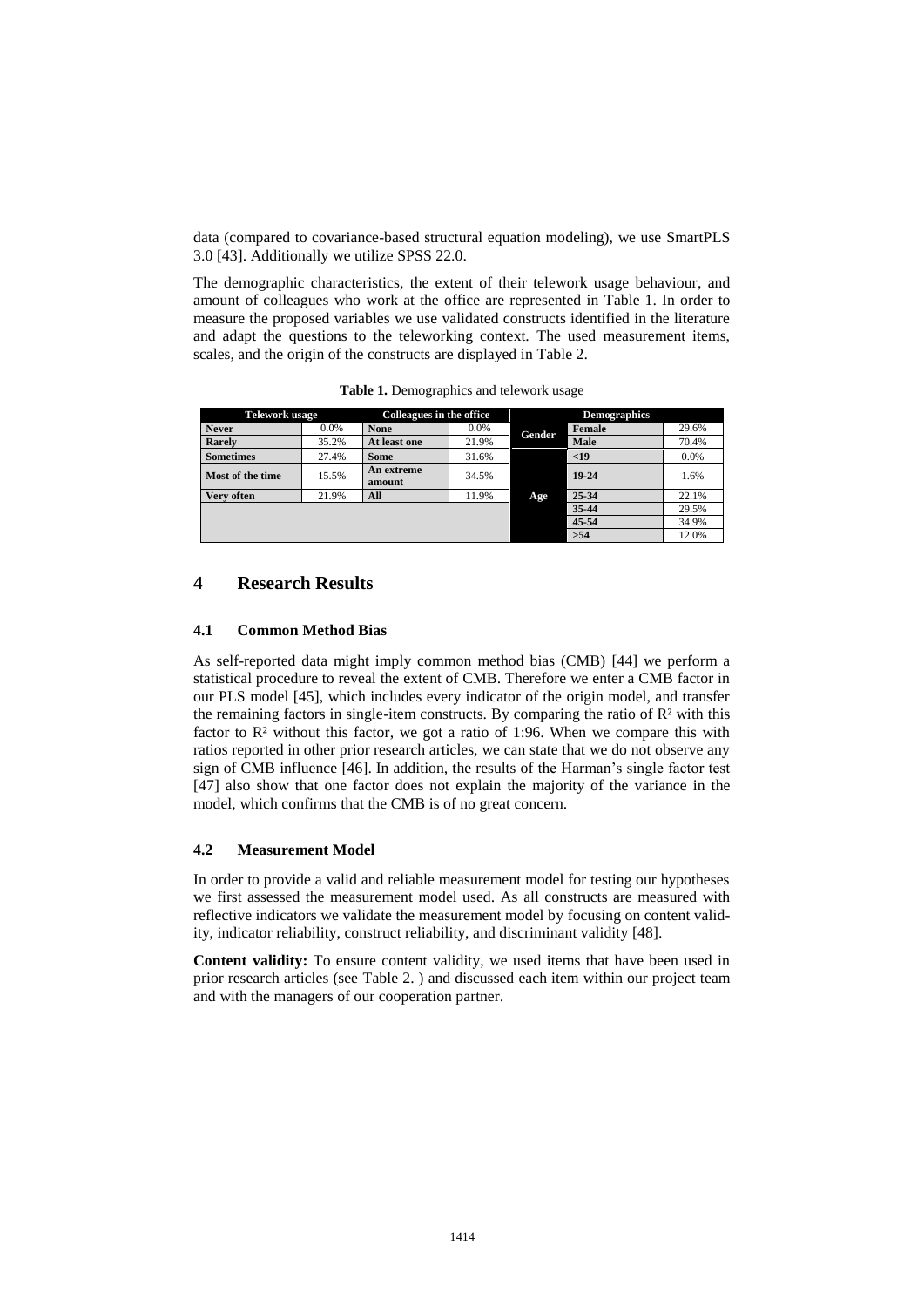<span id="page-9-0"></span>

| Construct                                |                  | Wording                                                                                                                                                                                                                                                                                                            | Loading | Reference                    |  |  |  |  |
|------------------------------------------|------------------|--------------------------------------------------------------------------------------------------------------------------------------------------------------------------------------------------------------------------------------------------------------------------------------------------------------------|---------|------------------------------|--|--|--|--|
| Information<br>undersupply               | $\Pi\Pi$         | When I work at home (telework), I receive too little information from my colleagues in the office of my employer.<br>0.928                                                                                                                                                                                         |         |                              |  |  |  |  |
|                                          | IU <sub>2</sub>  | When I work at home (telework), it is difficult to receive relevant information from my colleagues in the office of my<br>0.941<br>emplover.                                                                                                                                                                       |         |                              |  |  |  |  |
|                                          | IU <sub>3</sub>  | During my time at home (telework), the amount of information I receive from my colleagues in the office is very low.                                                                                                                                                                                               | 0.918   |                              |  |  |  |  |
| Autonomy                                 | A1               | When I work at home (telework), I am allowed to decide how to go about getting my task accomplished.                                                                                                                                                                                                               | 0.904   |                              |  |  |  |  |
|                                          | A <sub>2</sub>   | When I work at home (telework), I am free to choose the method to use in carrying out my work.                                                                                                                                                                                                                     | 0.898   | Breaugh [49]                 |  |  |  |  |
|                                          | A3               | When I work at home (telework), I have the control over the scheduling of my work.                                                                                                                                                                                                                                 | 0.912   |                              |  |  |  |  |
|                                          | A <sub>4</sub>   | When I work at home (telework), I have some control over the sequencing of my work activities (when I do what).                                                                                                                                                                                                    | 0.879   |                              |  |  |  |  |
|                                          | $\overline{11}$  | I feel less integrated in my team at work.                                                                                                                                                                                                                                                                         | 0.881   | Gil-de-Zúñiga                |  |  |  |  |
| Isolation <sup>1</sup>                   | I2               | I feel poorly informed about the relevant issues from my team at work.                                                                                                                                                                                                                                             | 0.879   | [50]                         |  |  |  |  |
|                                          | 13               | It is more difficult for me to use corporate services or utilities at home (telework).                                                                                                                                                                                                                             | 0.795   |                              |  |  |  |  |
| Work overload <sup>2</sup>               | WO1              | Working at home (telework) creates a variety of problems, number of requests and complaints in my job, which would<br>not occur without teleworking.                                                                                                                                                               | 0.879   |                              |  |  |  |  |
|                                          | W <sub>O2</sub>  | I feel rushed through the work at home (telework).                                                                                                                                                                                                                                                                 | 0.958   |                              |  |  |  |  |
|                                          | W <sub>O</sub> 3 | I feel pressured by working at home (telework).                                                                                                                                                                                                                                                                    | 0.942   |                              |  |  |  |  |
| Work-home                                | <b>WHC</b>       | By working at home (telework), boundaries blur between my work and my private life.                                                                                                                                                                                                                                | 0.804   |                              |  |  |  |  |
| conflict <sup>2</sup>                    | WHC <sub>2</sub> | By working at home (telework), conflicts arise with my personal responsibilities.                                                                                                                                                                                                                                  | 0.896   |                              |  |  |  |  |
|                                          | WHC3             | I do not get all the tasks done at home (telework) because I need materials from the office of my employer.                                                                                                                                                                                                        | 0.810   |                              |  |  |  |  |
|                                          | RA1              | I am unsure whether I should deal with personal problems or with my work activities during my work at home<br>(telework).                                                                                                                                                                                          | 0.877   | Ayyagari et al.<br>[8]       |  |  |  |  |
| Role                                     | RA2              | I am unsure what to prioritize: solving personal or work related problems during my work at home (telework).                                                                                                                                                                                                       | 0.907   |                              |  |  |  |  |
| ambiguity <sup>2</sup>                   | RA3              | I can NOT allocate time properly for my work activities because I have to spent time on personal activities during my<br>work at home (telework).                                                                                                                                                                  | 0.937   |                              |  |  |  |  |
|                                          | RA4              | Time spent resolving personal problems takes time away from fulfilling my tasks successfully during my wok at home<br>(telework).                                                                                                                                                                                  | 0.881   |                              |  |  |  |  |
|                                          | Exh1             | I feel exhausted from working at home (telework).                                                                                                                                                                                                                                                                  | 0.873   |                              |  |  |  |  |
| Telework-                                | Exh <sub>2</sub> | I feel tired from working at home (telework).                                                                                                                                                                                                                                                                      | 0.940   |                              |  |  |  |  |
| exhaustion <sup>2</sup>                  | Exh <sub>3</sub> | Working all day at home (telework) is a strain for me.                                                                                                                                                                                                                                                             | 0.934   |                              |  |  |  |  |
|                                          | Exh4             | I feel burned out from working at home (telework).                                                                                                                                                                                                                                                                 | 0.955   |                              |  |  |  |  |
|                                          | Int1             | I intend to continue working at home (telework) rather than working at the office of my employer.                                                                                                                                                                                                                  | 0.794   |                              |  |  |  |  |
| Intention to                             | Int2             | 0.781<br>My intentions are to continue working at home (telework) than working from other locations of my employer.<br>If I could, I would like to discontinue my work at home (telework).*<br>0.819                                                                                                               |         |                              |  |  |  |  |
| continue<br>teleworking <sup>2</sup>     | Int3             |                                                                                                                                                                                                                                                                                                                    |         | Bhattacherjee et<br>al. [51] |  |  |  |  |
| Telework usage <sup>3</sup>              |                  | How often do you work at home?                                                                                                                                                                                                                                                                                     |         |                              |  |  |  |  |
| Amount of<br>colleagues in the<br>office |                  | I work at home and of my colleagues work in the office of my employer                                                                                                                                                                                                                                              |         |                              |  |  |  |  |
|                                          |                  | Note : $\frac{1}{1}$ 5-point Likert scale from strongly agree (1) to strongly disagree (5); $\frac{2}{1}$ 7-point Likert scale from strongly agree (1) to strongly disagree (7); $\frac{3}{1}$ 5-point Likert scale from<br>never (1) to very often (5); $\hat{ }$ ) 5-point Likert scale from none (1) to all (5) |         |                              |  |  |  |  |

| Table 2. Measurement items and loadings |  |  |
|-----------------------------------------|--|--|
|                                         |  |  |

**Indicator reliability:** This reflects the rate of the variance of an indicator that comes from the latent variables. To ensure that 50 percent or more of the variance is explained by the indicators, each value should be at least 0.707 [52][. Table 3](#page-10-1) shows that this condition is fulfilled and moreover, each loading has a significance level of at least 0.001.

**Construct reliability:** To determine construct quality, we use composite reliability, which should be at least 0.7, and average variance extracted (AVE), which has to be at least 0.5 [53]. Both criteria are fulfilled [\(Table 3\)](#page-10-1).

**Discriminant validity:** This reflects the extent to which items differ from others [54]. The square root of AVE should be greater than the corresponding construct correlations [53, 55]. [Table 3](#page-10-1) shows that the square root of the values are greater than the corresponding correlations between the constructs. Hence, our used measurement model is valid.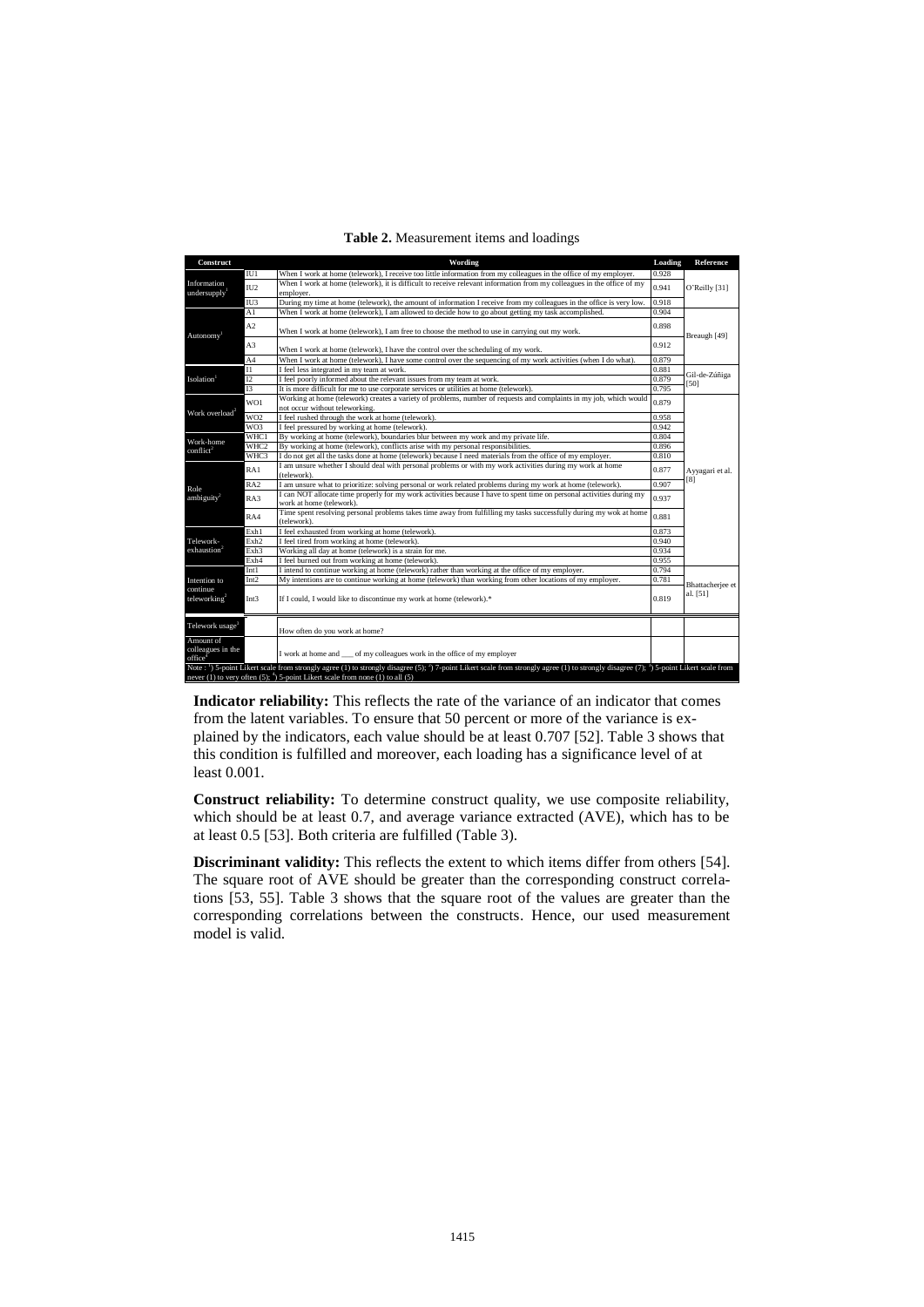**Table 3.** Measurement model

<span id="page-10-1"></span>

|                                                                                                                                                         | Mean | <b>SD</b> | AVE CR |  | $\blacksquare$   | $^{(2)}$                           |  | 4                                                               |       | 6                   | 8 |
|---------------------------------------------------------------------------------------------------------------------------------------------------------|------|-----------|--------|--|------------------|------------------------------------|--|-----------------------------------------------------------------|-------|---------------------|---|
| 1 Information undersupply <sup>1</sup>                                                                                                                  | 3.49 | 1.11      |        |  | 0.8630.950 0.929 |                                    |  |                                                                 |       |                     |   |
| $2$ Isolation <sup>1</sup>                                                                                                                              | 3.65 | 1.06      |        |  |                  | 0.7270.889 0.692 0.853             |  |                                                                 |       |                     |   |
| 3 Autonomy <sup>1</sup>                                                                                                                                 | 2.20 | 1.07      |        |  |                  | $0.8060.943 - 0.083 - 0.091$ 0.898 |  |                                                                 |       |                     |   |
| 4 Work overload <sup>2</sup>                                                                                                                            | 5.30 | 1.60      |        |  |                  |                                    |  | 0.8590.948 0.571 0.625 -0.214 0.927                             |       |                     |   |
| 5Work-home conflict <sup>2</sup>                                                                                                                        | 4.42 | 1.51      |        |  |                  |                                    |  | $0.7010.875$ $0.577$ $0.629$ $-0.099$ $0.830$                   | 0.837 |                     |   |
| $6$ Role ambiguity <sup>2</sup>                                                                                                                         | 5.35 | 1.53      |        |  |                  |                                    |  | $[0.8110.945]$ 0.534 0.552 -0.134 0.672 0.699 0.901             |       |                     |   |
| 7Telework-exhaustion <sup>2</sup>                                                                                                                       | 5.32 | 1.47      |        |  |                  |                                    |  | $0.8570.96000.62100.609 - 0.190000739$                          |       | $0.687$ 0.593 0.926 |   |
| 8Intention to continue teleworking <sup>2</sup>                                                                                                         | 3.17 | 1.35      |        |  |                  |                                    |  | 0.6340.839-0.390-0.321 0.181 -0.5126 -0.437 -0.398 -0.553 0.916 |       |                     |   |
| Note: square root of AVE listed on the diagonal; <sup>1</sup> )5-point Likert scale strongly agree (1) to strongly disagree (5); <sup>2</sup> ) 7-point |      |           |        |  |                  |                                    |  |                                                                 |       |                     |   |
| Likert scale strongly agree $(1)$ to strongly disagree $(7)$                                                                                            |      |           |        |  |                  |                                    |  |                                                                 |       |                     |   |

## **4.3 Structural Model**

To evaluate the proposed research model, we use the coefficient of determination (R²) and significance levels of each path coefficient. The results are illustrated in [Fig. 2,](#page-10-0) which shows that telework-characteristics have a significant influence on work overload and role ambiguity. Furthermore, information undersupply and isolation have an impact on work-home conflict. Moreover, the telework stressors are significant contributing factors for telework-exhaustion, whereas only work overload negatively influences intention to continue teleworking. Telework-exhaustion itself is a contributing factor for intention to continue teleworking.

With respect to R<sup>2</sup>, telework-characteristics explain 45.1 percent of the variance of work overload, 43.5 percent of work-home conflict, 35.5 percent of role ambiguity, and 33.3 percent of intention to continue teleworking.



**Fig. 2.** Structural model

#### <span id="page-10-0"></span>**4.4 Post-Hoc Analyses: Strength of Effect and Mediation Effects**

To determine the effect size of the independent variables we calculated the f² values [56] displayed in Appendix, Table 2. The main effect on telework-exhaustion is demonstrated by work overload, whereas telework-exhaustion has the strongest effect on intention to continue teleworking. In the case of work overload, isolation explains the highest portion of the variance. The same goes for work-home conflict, which is also most effected by isolation. The three telework-characteristics indicate a low ef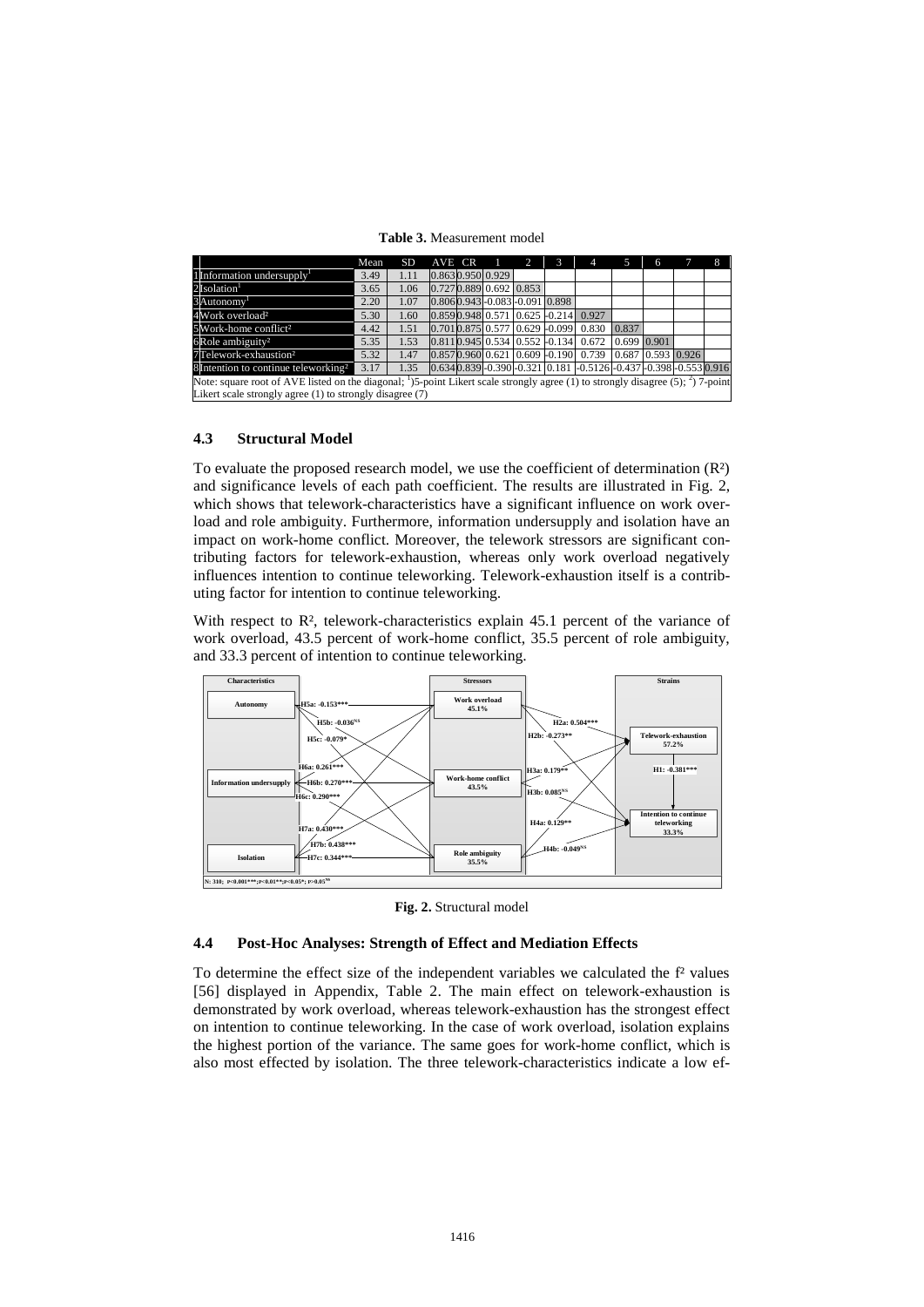fect on role ambiguity. Regarding the mediation effects, results indicate that the telework-enabled stressors work as a mediator between information undersupply and isolation on intention to continue teleworking and as a mediator between all teleworkcharacteristics and telework-exhaustion, as well (see Appendix, Table 3). Concerning telework-stressors, the mediation analysis shows that all telework-enabled stressors have an indirect effect on the intention to continue teleworking through teleworkexhaustion. The results of the multiple mediation analysis indicate that all characteristics have an indirect effect on intention to continue teleworking through the teleworkenabled stressors and telework-exhaustion except autonomy, which is not mediated by work-home-conflict and telework-exhaustion on intention to continue teleworking.

## **5 Discussion, Implications, and Future Research**

The present research aims to investigate the influences of telework-characteristics on telework-enabled stressors, and the accordingly increasing extent of teleworkexhaustion and decreasing intention to continue teleworking. Therefore, we draw on the well-established relations between stressors and strain in the telework literature. More importantly, we go beyond the traditional telework research by identifying three significant telework-characteristics and hypothesise the relation between teleworkcharacteristics and telework-enabled stressors in order to understand the reason why telework-enabled stressors are perceived and to identify the source which should be counteracted to maintain the advantages of teleworking.

The proposed research model argues that specific telework-characteristics influence telework-enabled stressors. Findings show that the telework-characteristics isolation and information undersupply are significantly predictors of wok overload, work-home conflict, and role ambiguity in the teleworking context. Autonomy on the other hand significantly reduces work overload and role ambiguity. By identifying, hypothesising and evaluating the relationship between telework-characteristics on telework-enabled stressor we extend existing IS as well as psychological literature regarding teleworking [2, 6, 13] which has focused so far on telework-stressors and its consequences. With our approach we go beyond traditional telework research by identifying those characteristics of telework that are responsible for the occurrence of stressors and that might be addressed to reduce the negative consequences of telework.

The research model proposes that autonomy negatively influences the three teleworkstressors. Results demonstrate that autonomy significantly reduces work overload and role ambiguity. The effect size analysis shows that autonomy has only an effect on work overload and the mediation test indicates an indirect effect on teleworkexhaustion. All in all, autonomy is the least significant telework-characteristic and it does not reduce work-home-conflict nor role ambiguity but does reduce the perception of work overload and indirectly influences telework-exhaustion. By showing that benefits of teleworking in terms of autonomy reduce telework-enabled stressors and telework-exhaustion we extend the finding by Sardeshmukh et al. [6] and Gajendran and Harrison [21] who identified autonomy as a positive effect of teleworking but did not examine its effect of telework-enabled stressors nor its consequences.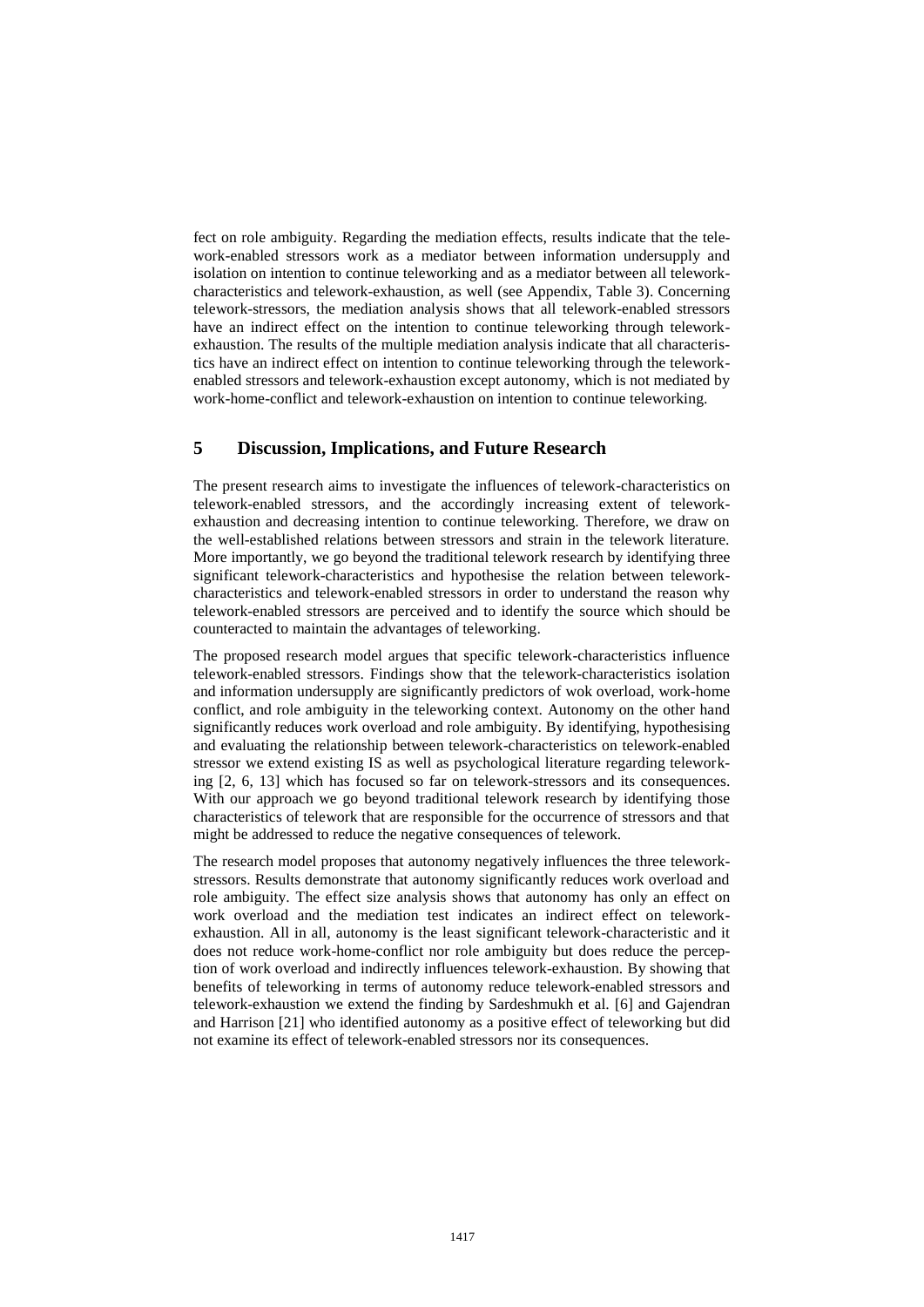Furthermore, the influence of the telework-characteristics isolation and information undersupply on work-home conflict is contradictory to the findings of Golden et al. [15], who reveal that the extent of teleworking reduces work–home conflict. The present research demonstrates that isolation and information undersupply due to teleworking cause work-home conflict and show that isolation is the most substantial influential factor. These findings indicate that not the extent of teleworking leads to negative effects such as work-home conflict but rather the isolation from co-workers and the lack of information are responsible for the blurring of boundaries between work and home, since individuals have to put more efforts into addressing these shortcomings of telework. With this knowledge, it is important not to reduce the extent of teleworking but rather support and enhance communication and information exchange.

In addition, Sardeshmukh et al. [6] claim that telework increases role ambiguity. By demonstrating that role ambiguity is significantly influenced by autonomy, information undersupply, and isolation, we specify the findings of Sardeshmukh et al. [6] as we identify constructs that should be counteracted in order to lower role ambiguity in the context of teleworking.

By showing that telework-exhaustion and work overload negatively influence the intention to continue teleworking directly and by demonstrating that all three telework-enabled stressors indirectly influence the intention to continue teleworking we reveal that the large advantages of teleworking are threatened. These findings contribute to literature by showing that telework-exhaustion as well as work overload leads to the alleviation of practicing telework [6, 14, 21, 57].

The large amount of organisations (88%) who offer their employees the opportunity to telework and the impressive number of teleworkers (12%) in Europe and the USA [2, 58] emphasise the practical importance of this topic. Our findings show that teleworking also has a negative side for employees, because it causes exhaustion and decreases the intention to continue teleworking, which should enhance organisations to think about the efficiency of teleworking. The present research identifies the source of telework-enabled stressors in terms of telework-characteristic. Findings show that organisations should increase the autonomy of teleworkers in order to reduce the perception of telework-enabled stressors and its resulting exhaustion and intention to stop teleworking. Firms should also find mechanisms to lower the isolation of teleworkers and increase the information exchange between teleworkers and their colleagues in the common work place to counteract the telework-characteristics which are responsible for the perception of telework-enabled stressors.

Just like in every empirical research study, issues can be found, causing limitations to the results. The model comprises just a specific choice of the major telework-enabled stressors as well as telework-characteristics. There might be more influential factors caused by teleworking and more specific telework-characteristics, which are not considered within the present research. Because we recruited a heterogeneous group of participants we are not able to control the external confounding variables such as the number of children at home, technology used, kind of task work at home, etc. Future research should identify more telework-characteristics and include more teleworkenabled stressors, since we only focused on the most important ones. In addition,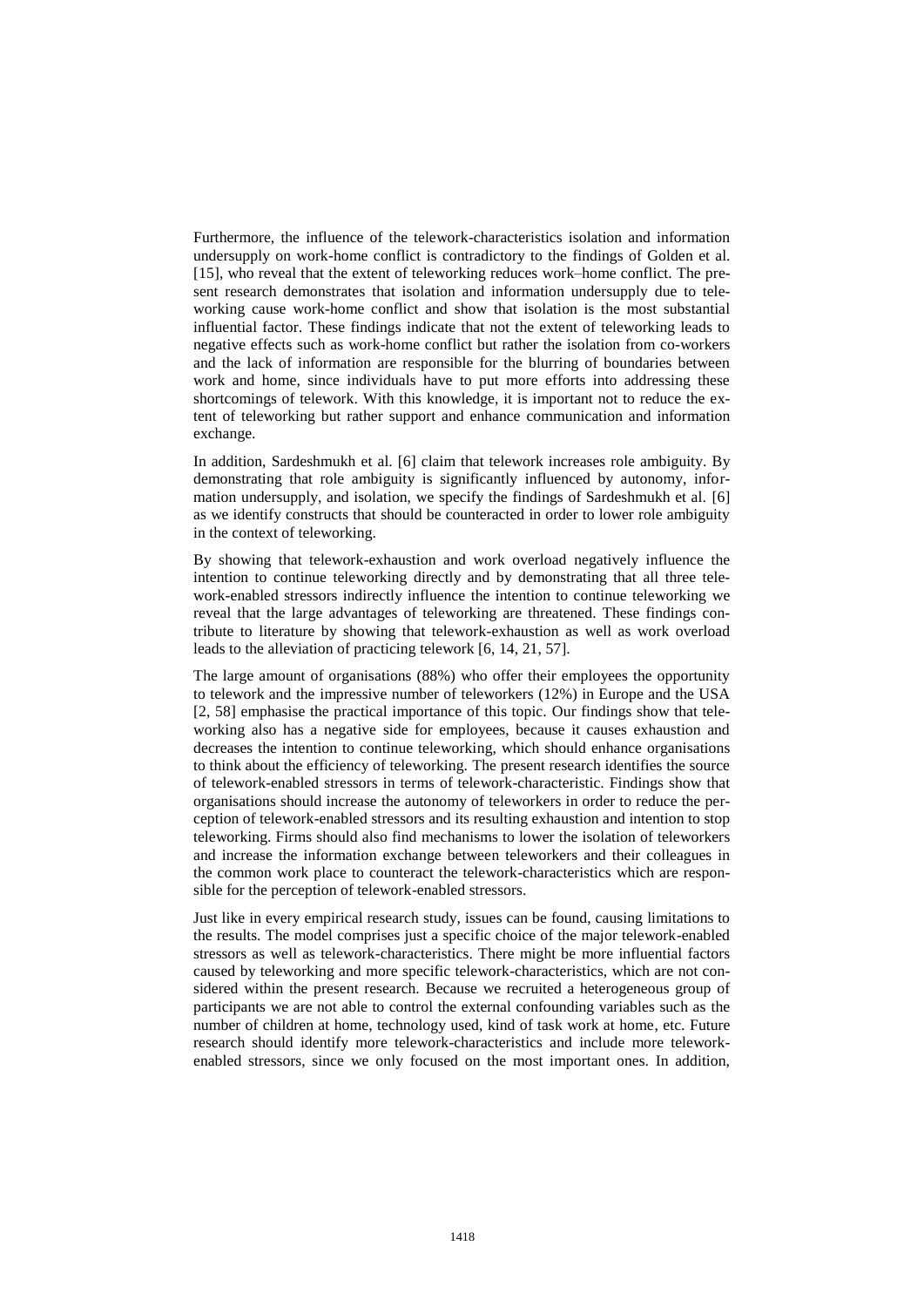other psychological strain variables such as telework-satisfaction or teleworkproductivity should be included as well. Further research should be analysed to find which mechanism can be taken into consideration in order to reduce the negative telework-characteristic and support the positive ones, such as the usage of social media implications or the implementation of enterprise content management system.

## **References**

- 1. Bailey, D.E., Kurland, N.B.: A review of telework research: findings, new directions, and lessons for the study of modern work. Journal of Organizational Behavior 23, 383–400 (2002)
- 2. van der Meulen, N., van Baalen, P., van Heck, E.: Please, Do Not Disturb. Telework, Distractions, and the Productivity of the Knowledge Worker. ICIS 2011 Proceedings (2012)
- 3. Boell, S.K., Campbell, J., Cecez-Kecmanovic, D., Cheng, J.E.: The Transformative Nature of Telework: A Review of the Literature. AMCIS 2013 Proceedings (2013)
- 4. Weinert, C., Maier, C., Laumer, S., Weitzel, T.: Does teleworking negatively influence IT professionals? Proceedings of the 52nd ACM conference on Computers and people research, 139–147 (2014)
- 5. Cooper, C.L., Dewe, P., O'Driscoll, M.P.: Organizational Stress. A review and critique of theory, research, and applications. Sage Publications, Thousand Oaks, Calif (2001)
- 6. Sardeshmukh, S.R., Sharma, D., Golden, T.D.: Impact of telework on exhaustion and job engagement: a job demands and job resources model. New Technology, Work and Employment 27, 193–207 (2012)
- 7. Caplan, R.D.: Person-environment fit theory and organizations: Commensurate dimensions, time perspectives, and mechanisms. Journal of Vocational behavior 31, 248–267 (1987)
- 8. Ayyagari, R., Varun, G., Russell, P.: Technostress: Technological Antecedents and Implications. MIS Quarterly 35, 831–858 (2011)
- 9. Maier, C., Laumer, S., Eckhardt, A., Weitzel, T.: Giving Too Much Social Support: Social Overload on Social Networking Sites. Forthcoming in: European Journal of Information Systems (2014)
- 10. Parasuraman, S., Alutto, J.A.: An Examination of the Organizational Antecedents of Stressors at Work. Academy of Management Journal 24, 48–67 (1981)
- 11. Tarafdar, M., Tu, Q., Ragu-Nathan, T.S.: Impact of Technostress on End-User Satisfaction and Performance. Journal of Management Information Systems 27, 303–334 (2010)
- 12. Ragu-Nathan, T.S., Tarafdar, M., Ragu-Nathan, B.S., Tu, Q.: The Consequences of Technostress for End Users in Organizations: Conceptual Development and Empirical Validation. Information Systems Research 19, 417–433 (2008)
- 13. Golden, T.D., Veiga, J.F., Dino, R.N.: The impact of professional isolation on teleworker job performance and turnover intentions: Does time spent teleworking, interacting face-toface, or having access to communication-enhancing technology matter? Journal of Applied Psychology 93, 1412 (2008)
- 14. Golden, T.: Altering the Effects of Work and Family Conflict on Exhaustion: Telework During Traditional and Nontraditional Work Hours. Journal of Business & Psychology 27, 255–269 (2012)
- 15. Golden, T.D.: Avoiding depletion in virtual work: Telework and the intervening impact of work exhaustion on commitment and turnover intentions. Journal of Vocational behavior 69, 176–187 (2006)
- 16. Moore, J.E.: One Road To Turnover: An Examination Of Work Exhaustion In Technology Professionals. MIS Quarterly 24, 141–168 (2000)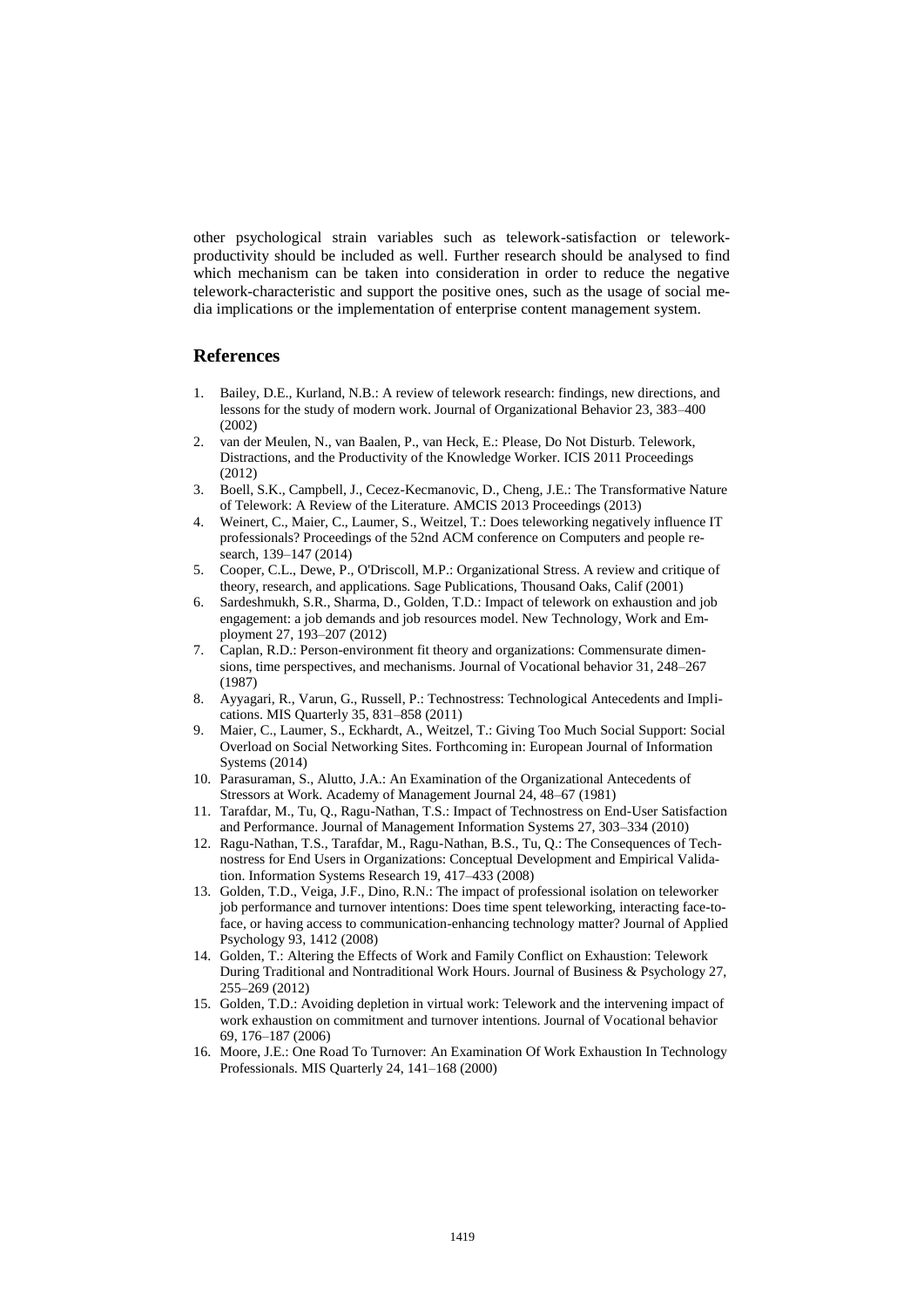- 17. Ahuja, M.K., Chudoba, K.M., Kacmar, C.J., McKnight, D.H., George, J.F.: It Road Warriors: Balancing Work--Family Conflict, Job Autonomy, And Work Overload to Mitigate Turnover Intentions. MIS Quarterly 31, 1–17 (2007)
- 18. Baruch, Y.: Teleworking: benefits and pitfalls as perceived by professionals and managers. New Technology, Work and Employment 15, 34–49 (2000)
- 19. Standen, P., Daniels, K., Lamond, D.: The home as a workplace: Work–family interaction and psychological well-being in telework. Journal of Occupational Health Psychology 4, 368–381 (1999)
- 20. Mann, S., Holdsworth, L.: The Psychological Impact of Teleworking: Stress, Emotions and Health. New Technology, Work and Employment 18, 196–211 (2003)
- 21. Gajendran, R.S., Harrison, D.A.: The good, the bad, and the unknown about telecommuting: meta-analysis of psychological mediators and individual consequences. Journal of Applied Psychology 92, 1524–1541 (2007)
- 22. Igbaria, M., Guimaraes, T.: Exploring Differences in Employee Turnover Intentions and Its Determinants among Telecommuters and Non-Telecommuters. Journal of Management Information Systems 16, 147–164 (1999)
- 23. Bélanger, F.: Communication patterns in distributed work groups: A network analysis. IEEE Transactions on Professional Communication 42, 261 (1999)
- 24. Ellison, N.B.: Social Impacts: New Perspectives on Telework. Social Science Computer Review 17, 338 (1999)
- 25. Cooper, C.D., Kurland, N.B.: Telecommuting, professional isolation, and employee development in public and private organizations. J. Organiz. Behav. 23, 511–532 (2002)
- 26. Bélanger, F., Allport, C.D.: Collaborative technologies in knowledge telework: an exploratory study. Information Systems Journal 18, 101–121 (2008)
- 27. Spector, P.E.: Perceived Control by Employees: A Meta-Analysis of Studies Concerning Autonomy and Participation at Work. Human Relations 39, 1005–1017 (1986)
- 28. Pleck, J.H., Staines, G.L., Lang, L.: Conflicts between work and family life. Monthly Lab. Rev. 103, 29 (1980)
- 29. Donnelly, J.H.J., Ivancevich, J.M.: Role Clarity and the Salesman. Journal of Marketing 39, 71–74 (1975)
- 30. Jackson, S.E., Schuler, R.S.: A meta-analysis and conceptual critique of research on role ambiguity and role conflict in work settings. Organizational Behavior and Human Decision Processes 36, 16–78 (1985)
- 31. O'Reilly, C.: Individuals and information overload in organizations: Is more necessarily better? The Academy of Management Journal 23, 684–696 (1980)
- 32. Rice, R.E.: Task analyzability, use of new media, and effectiveness: a multi-site exploration of media richness. Organization Science 3, 475–500 (1992)
- 33. McCloskey, D.W., Igbaria, M.: Does 'Out of Sight' Mean 'Out of Mind'? An Empirical Investigation of the Career Advancement Prospects of Telecommuters. Information Resources Management Journal 16, 19 (2003)
- 34. Davis, K.: Management Communication and the Grapevine. Harvard Business Review (1953)
- 35. Kurland, N.B., Pelled, L.H.: Passing the Word: Toward a Model of Gossip and Power in the Workplace. The Academy of Management Review 25, 428–438 (2000)
- 36. Brown, J.S., Duguid, P.: Organizational Learning and Communities-of-Practice: Toward a Unified View of Working, Learning, and Innovation. Organization Science 2, 40–57 (1991)
- 37. Peters, P., van der Lippe, T.: The time-pressure reducing potential of telehomeworking: the Dutch case. The International Journal of Human Resource Management 18, 430–447 (2007)
- 38. Greenhaus, J.H., Beutell, N.J.: Sources of Conflict Between Work and Family Roles. Academy of Management Review 10, 76–88 (1985)